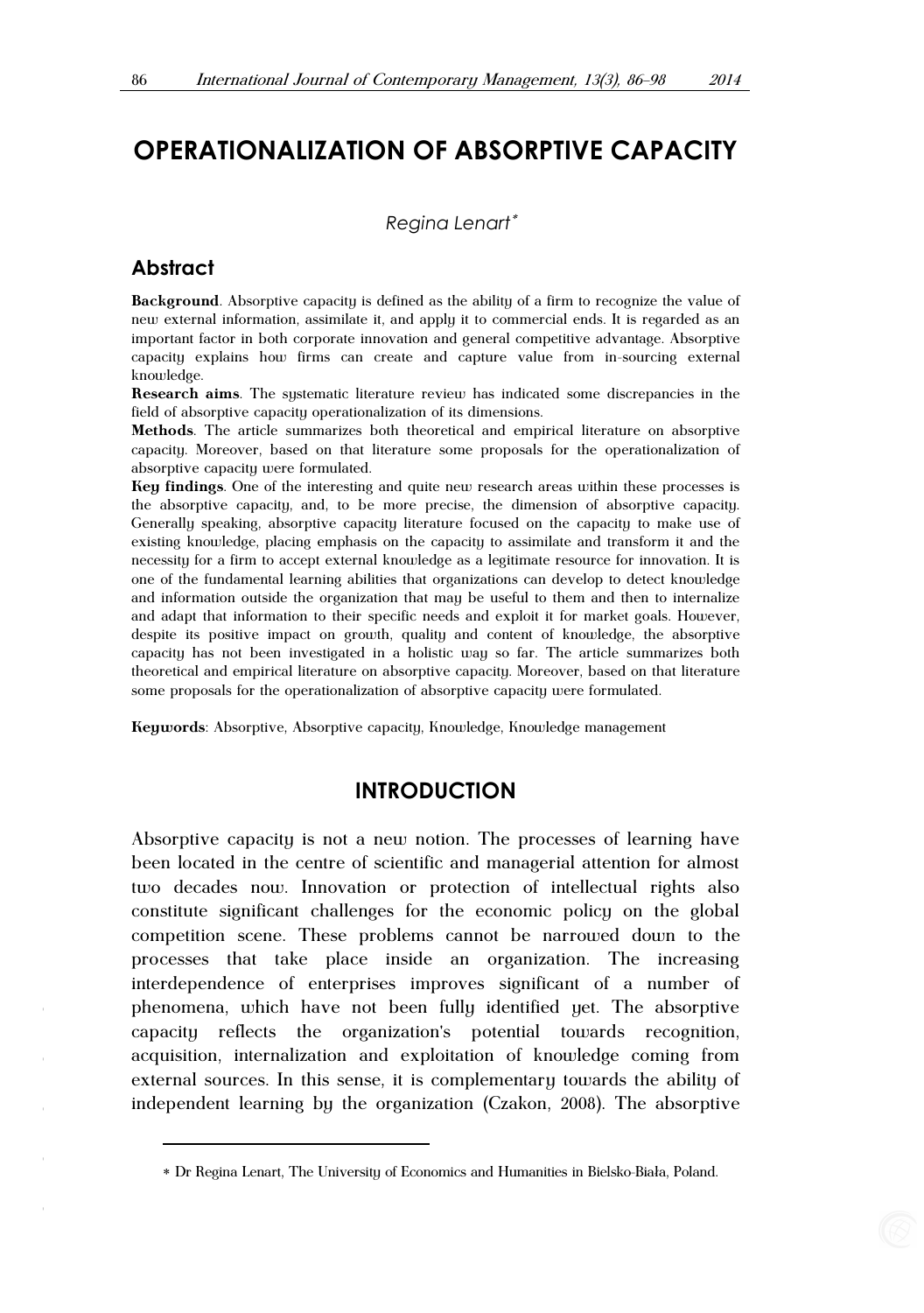capacity of knowledge supports organizational learning and innovation. Before analysing the literature, and developing the research procedure such a postulate had been accepted.

Previous studies over the absorptive capacity were performed from the evolution theory perspective (Nelson & Winter, 1982), innovations management (Hefalt, 1997), knowledge management (Lane, Lubatkin, 1998), strategic management (Rokita, 2007, 2009; Van den Bosch et al., 1999). It has been the subject of an elevated interest from the side of scholars for more than 20 years. This situation has taken place since the paper on absorptive capacity of knowledge was published in 1990 by Cohen and Levinthal. The authors were the first ones to examine the absorptive capacity of knowledge in the organizational context.

The absorptive capacity is a field of research that still demands inquiries, exploration – which is first of all connected with identification of component processes of absorptive knowledge. Discrepancies among the scholars are visible on the operationalization of separate component processes of the organization's absorptive capacity. Literature describes no attempts of direct empirical measurements of dimensions and determinants of the organizational absorptive capacity. The current state of knowledge requires to specify and clarify this notion. There is neither common definition nor the number of dimensions worked out, and the research results are differentiated. Regarding a high level of ambiguity of definitions, heterogeneity of attitudes, defects of previous approaches to measurement of absorptive capacity - the article aims at presentation of main assumption of the previous cases of operationalization of the absorptive capacity. The article has been divided into two parts. The first one covers a synthetic characteristic of the absorptive capacity, together with its description of significance for contemporary organizations. Second part is devoted to the notions of operationalization of the absorptive capacity.

## **REVIEW**

#### **The Definition of Absorptive Capacity**

In a colloquial sense, the capacity is referred to as the potential for acting "regardless its praxeological characteristics, i.e. the level of efficiency" (Czakon, 2008). Definitions of capacity take into account the meaning of knowledge, its transfer, organizational learning, interactions and changes in the environment. The capacity also means routine of a higher order, which "together with information inputs provides the organization's managers with particular decisive option, to create results of a given type" (Winter, 2000). An organization with a capacity can achieve particular aims, thanks to gathered skills and resources, which distinguishes it from the competition (table 1).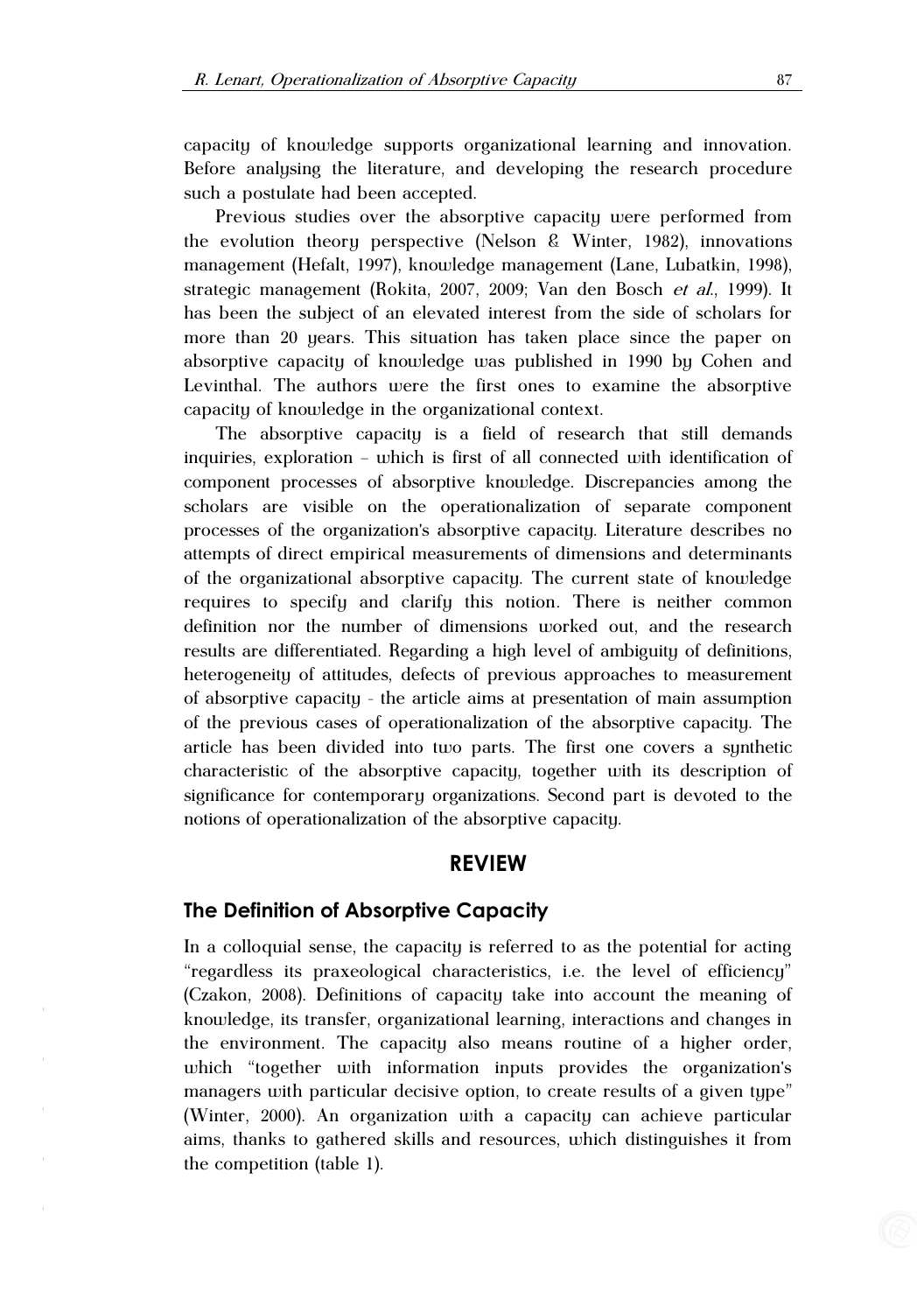| Author/ authors                    | Characteristics of capacity                                                                                                                                                                          |
|------------------------------------|------------------------------------------------------------------------------------------------------------------------------------------------------------------------------------------------------|
| S. Ray, K. Ramakrishnan            | creation and exchange of knowledge<br>creation of internal structures and processes<br>adaptation of the business to the changing needs                                                              |
| J. Rokita                          | obtaining resources from the environment<br>know-how in the matter<br>the ability to use this knowledge in practice                                                                                  |
| W. Czakon                          | a conscious and purposeful action<br>achievement of a particular aim<br>matching the ability to act to a particular context                                                                          |
| C. Jones                           | concentration on internal processes and systems<br>creation of components that distinguish the organization<br>employees' abilities directed at achievement of<br>organizational aims and strategies |
| D.J. Teece, G. Pisano, A.<br>Shuen | maintenance of pensions<br>making decisions efficiently                                                                                                                                              |

Table 1. Features that distinguish capacity

Source: own work.

The matter of absorptive capacity has been a subject of research for more than 20 years. Cohen and Levinthal (1989, p. 569) were the first ones to notice that the absorptive capacity is an organization's ability to identify, assimilate and use the knowledge, which is present in the organization's surroundings. The authors claimed that this knowledge may be used by the organization for economic purposes. The absorptive capacity is also a recognition of value of external knowledge, and an ability to develop a set of organizational procedures and processes, thanks to which the organization may acquire, adopt, process and use the knowledge in order to obtain dynamic organizational abilities (Zahra & George, 2002).

It needs to be emphasized that despite many attempts to determine what the absorptive capacity really is, there is no an unambiguous and clearly stated definition of this notion. Lack of cohesion can be noticed, connected with a wide variability of theoretical basis. Most of the definitions refer to Cohen's and Levinthal's research. The absorptive capacity is not a sum of absorptive capacities of all members of an organization, but the level of the organization's absorbance depends on the absorptive capacity of its separate members (Cohen & Levinthal, 1990). The absorptive capacity is not an aim in itself for an organization, it is rather a side product. Absorption of new knowledge from the outside and implementing it into the organization is a complex process, which takes place in a continuous manner on different levels of the organization at the same time. It is also significant that an organization, which has an absorptive potential knows the value of its internal knowledge (Cohen & Levinthal, 1990). It is also true in case of silent knowledge, which is transferred through direct interactions of the organization's members (Jones & Craven,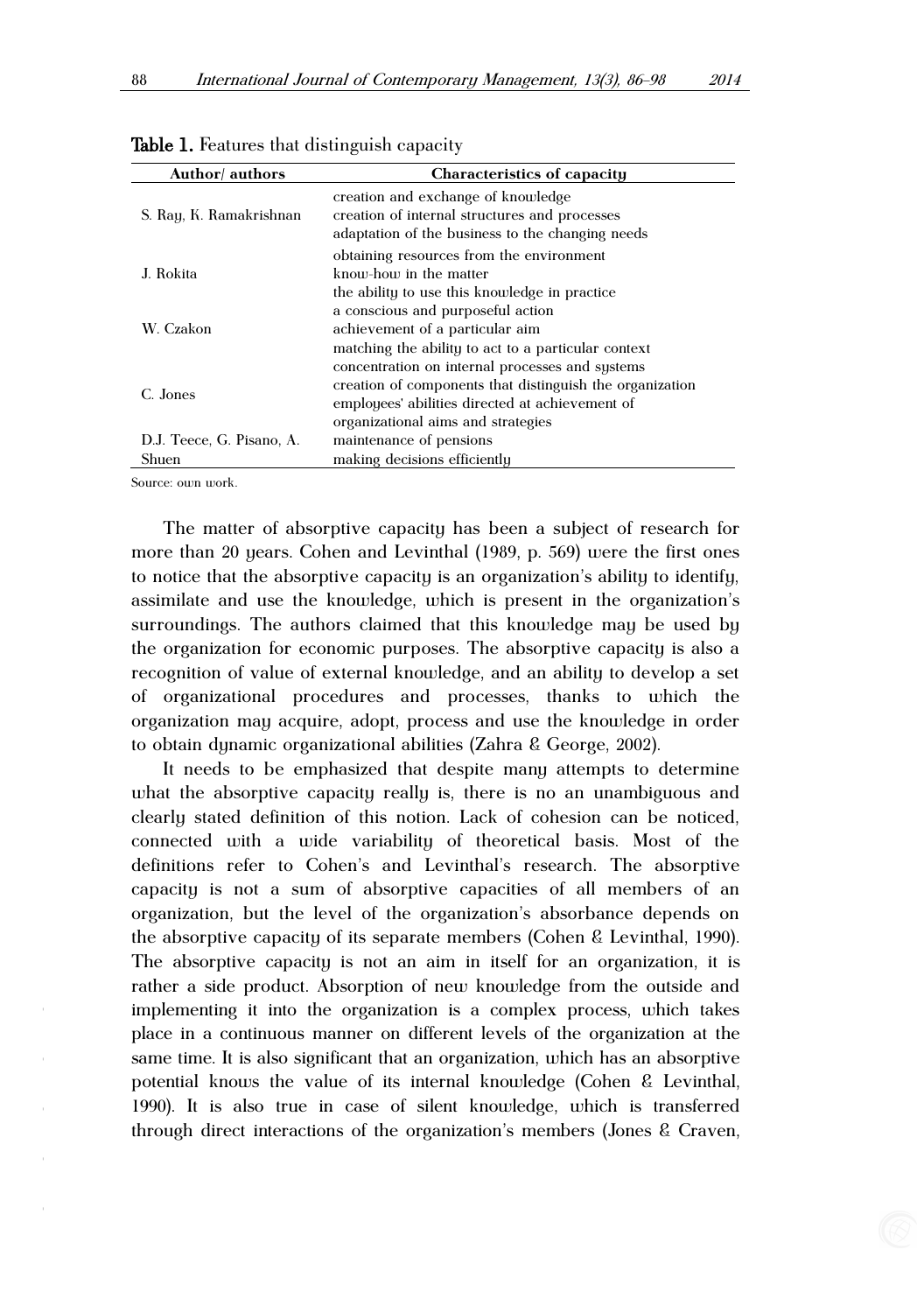2001). This is why, a procedure of spreading new knowledge is so important in the matter of absorptive ability (Lane & Lubatkin, 1998).

A basic sign of an absorptive capacity is an ability to accept the external knowledge, use it to create innovative solutions and to imitate other organizations. The absorptive capacity helps an organization to learn and make scientific and technological discoveries outside the organization (Deeds, 2001). It also allows to obtain knowledge and use it effectively in order to increase an ability for innovations, adapt to changes in the surroundings and be competitive (Daghfous, 2004). Absorptive capacity is one of the learning abilities, which make it able to identify knowledge and information being outside the organization, their assimilation, internalization and use for market purposes.

Organizational absorptive capacity supports organizational learning, scientific and technological discoveries outside the organization (Deeds, 2001). It allows the organization to obtain knowledge and apply it effectively for the purpose of increasing the ability of innovations, to adapt to changes in the environment and to remain competitive (Daghfous, 2004). Rokita believes that absorption of knowledge from the environment is the source of "creation of new values only when it is applied competently, i.e. transferred from knowledge resources that create the competitive potential of the organization and into the knowledge resource, applied on the strategic (new perspectives) and operational (new possibilities of application) levels" (Rokita, 2009). Therefore, the absorptive capacity of knowledge is one of the ability to learn, which enables identification of knowledge and information, which is located outside the organization, its assimilation, internalization and exploitation for market purposes. It depends e.g. on the level of base knowledge (Jiménez-Barrionuevo, García-Morales, & Molina, 2011).

#### **The Present State of Research**

To determine research spheres that were weakly represented in previous research, together with a catalogue of potential research problems, a systematic literature review was conducted (Czakon 2011). Performance of such an analysis will allow to become certain about the strictness, effectiveness, clearance and quality of identification of the research subject in projects. Therefore, it is significant to specify and develop some criteria. It needs to be emphasized that few authors performed a systematic literature review in the scope of absorptive capacity. Methodology of systematic literature review covered several stages:

- 1. specification of the research aim,
- 2. selection of basic literature,
- 3. selection of publications,
- 4. development of a database of publications,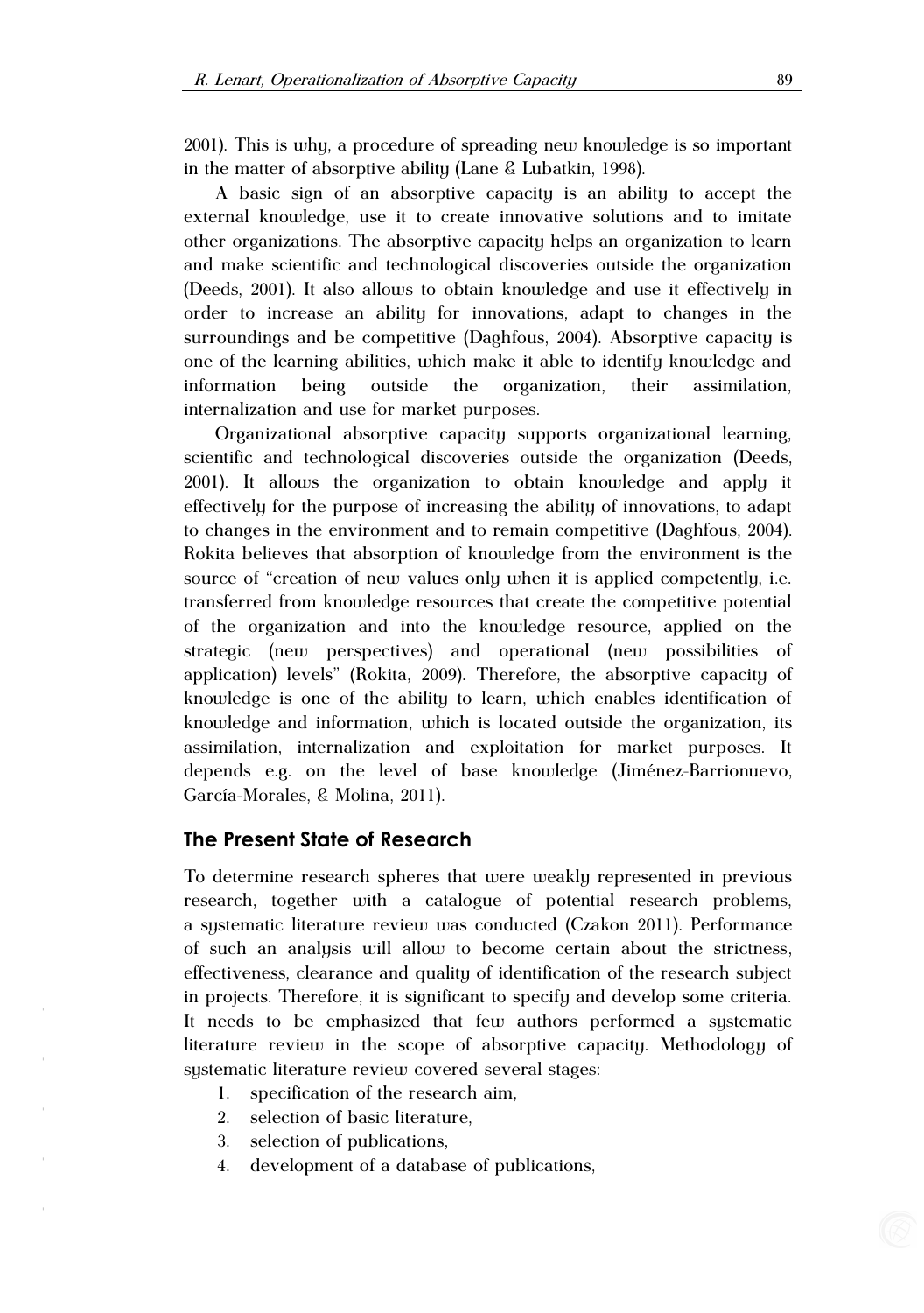- 5. bibliometric analysis,
- 6. analysis of contents and
- 7. development of the report.

Determination of the collection of publications which will pose a subject of analysis and research required selection of the basis database, key words, inclusions and exclusions. The analysis was applied in case of full-text databases Google Scholar, ProQuest, EBSCO, Web of Since, EBSCO, Scopus, Proquest, Web of Science, Emerald, Elsevier/Springer. As a result, 20 000 publications were obtained. According to the methodology of systematic literature review, some limitations were imposed. The area of interest excluded publications of medical, IT and technical nature, together with those grasping the relational capital in a macroeconomic context. Moreover, some limiting values were imposed: the area of social sciences, publications available in a full versions, reviewed publications, publications in scientific magazines. After the first selection, which took full-text databases into account, key words and abstracts were taken into account. Afterwards, the obtained collection of publications underwent "database cleaning" (Czakon, 2011). A database, which will pose a subject of further analysis, was obtained: with a joint number of 85 units. Selection of the research subject was performed thanks to application of key words, full-text databases, reviewed publications and abstracts (table 2).

| Searching<br>criteria and<br>constraints                                     | Google<br><b>Scholar</b> | ProQuest | <b>EBSCO</b> | Web of<br>Science        | Emerald | Elsevier/<br>Springer |
|------------------------------------------------------------------------------|--------------------------|----------|--------------|--------------------------|---------|-----------------------|
| Joint number of<br>scientific<br>publications with<br>absorptive<br>capacity | 339 000                  | 4618     | 8471         | 77                       | 1075    | 7148                  |
| absorptive<br>capacity title,<br>abstract                                    | 1660                     | 314      | 760          |                          | 49      | 304                   |
| absorptive<br>capacity keyword                                               |                          | 53       | 231          | $\overline{\phantom{a}}$ | 5       | 121                   |
| Full-text reviewed<br>publications                                           | 50                       | 20       | 49           | 15                       | 10      | 98                    |
| Total*                                                                       | 242                      |          |              |                          |         |                       |
| After verification<br>of abstracts, titles<br>and the research<br>area       | 85                       |          |              |                          |         |                       |

Table 2. The process of the literature base building

\* Publications in the full-text databases can duplicate. 242 publications in total were qualified absorptive capacity. Review status for: November 2012.

Sources: own work.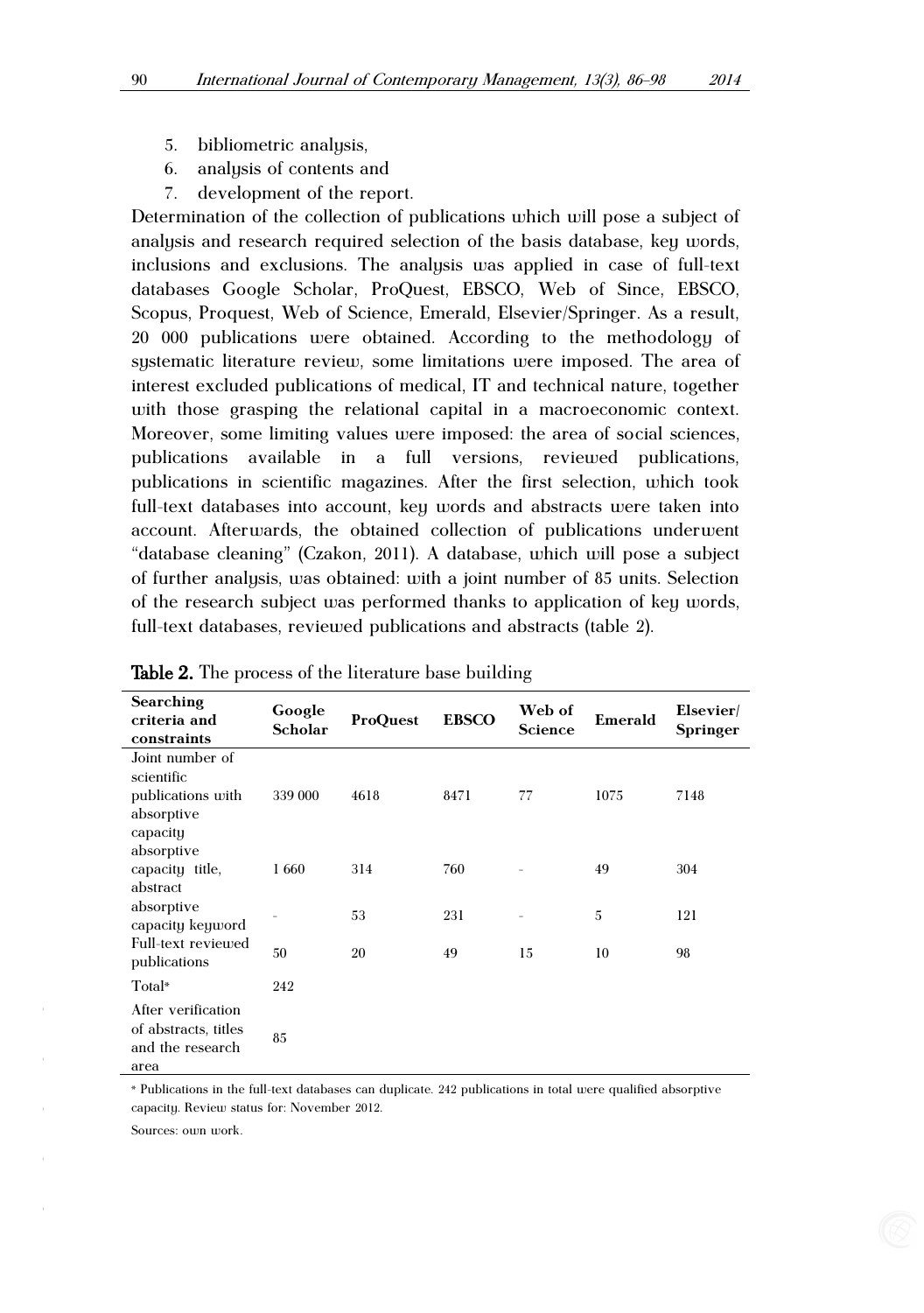After the first selection, which took into account the full text databases, another stage comprised using keywords and abstracts – the obtained collection of publications underwent "a database cleaning". Publications of medical, IT and polytechnic character as well as those describing the absorptive capacity in the context of macroeconomics were excluded from the field of interest. 85 publications chosen on the basis of a three-stage selection of a research's subject were analysed. In case of 26 of them, keywords were not taken into consideration.

Adequate research methods underwent an analysis of presence frequency and identification of dominating categories. Research over the absorptive capacity are conducted from different perspectives. However, it can be pointed to those used most often. Perspectives that are used most often by researchers interested in the matter of absorptive capacity – organizational learning, competences and innovations – were differentiated. More than 41% of the researched publications accepts the perspective of innovation, and 29% refers to the organization learning.

After selecting and segmenting the research in the explored publications, research problems that are met most often were distinguished: investments in R&D (22%), endo- and exogenous potential sources of knowledge (22%), transfer of knowledge (14%), relations and cooperation among organizations (9%), determinants for the absorptive capacity of knowledge (9%), measurement of the absorptive capacity (6%), dimensions of the absorptive capacity of knowledge (6%), testing an analytical and a proceeding model of absorptive capacity (6%), redefining the absorptive capacity of knowledge (2%), organizational routines (3%), relative absorptive capacity (1%).

A differentiated subject of research may be pointed out in the analysed publications. They are focused on small and medium enterprises (Indarti, 2010), heavy industry (Schmidt, 2005), chemical business, car and subassemblies factories, (Jiménez-Barrionuevo, García-Morales, Molina, 2011), high-tech (Schmidt, 2009).

The performed systematic literature review, including analysis of content, allowed identification of cognitive gaps and determination of directions for further research. It was found out that the absorptive capacity is a relatively new sphere of interest in the theory of management and theory of organization. Analysis of the publication number allowed to determine maturity of the research field. Interest of scientific research centres in the relational capital has been significantly changed over the course of time. The process of statistical concluding performed on the sample of 85 scientific publications confirms that interest in absorptive capacity started in 1989. From that time, the number of publications on various research fields exploring relational capital has been growing. However, only in 2007, was the growth in publication observed. It is also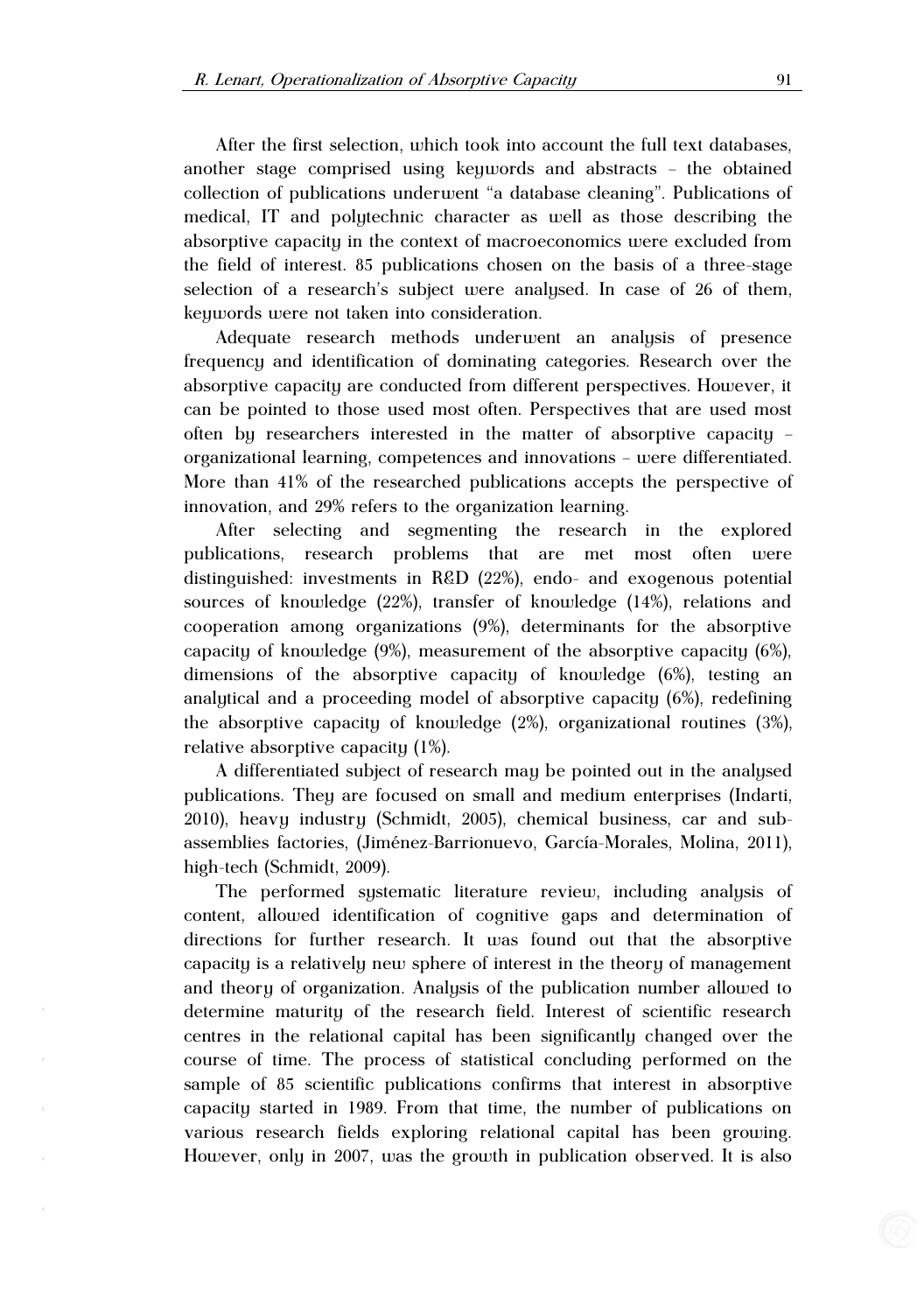hard to determine the interest in problems of relational capital as spectacular (figure 1).



**Figure 1.** Number of publications in the scientific journals Source: own work, based on results of systematic literature review.

From the perspective of scientific research, the topic of absorptive capacity building attracts moderate but growing attention of scholars. According to the analysis of an increase in the number of publications, a growing trend can be observed. Therefore, it may be concluded that absorptive capacity is still a relatively young notion. Hence, searching for shaping factors may be perceived as a current research challenge, especially as it turns out to be highly useful in supporting interactions with internal partners.

On the basis of analysis of the research that has been conducted, it may be concluded that they were concentrated on determination of its meaning for an organization, while not much attention was devoted to the processes that create the absorptive capacity. Divergences among different researchers are visible as well on the level of conceptualization and operationalization of the absorptive capacity. Literature of the subject also does not provide an unambiguous answer for the question about cause and effect relations of separate factors with the dimensions of absorptive capacity. What is more, there is a lack of empirical research conducted in organizations serving the social environment – the non-profit ones.

#### **Operationalization of Absorptive Capacity**

Operationalization of dependable variables allows to choose a technique of measurement. In case of operationalization of the organizational absorptive capacity it is tough, since the previous studies over the organizational absorptive capacity were only partial, based on one, most commonly cited measurement (Table 3). Only 19 out of 85 analysed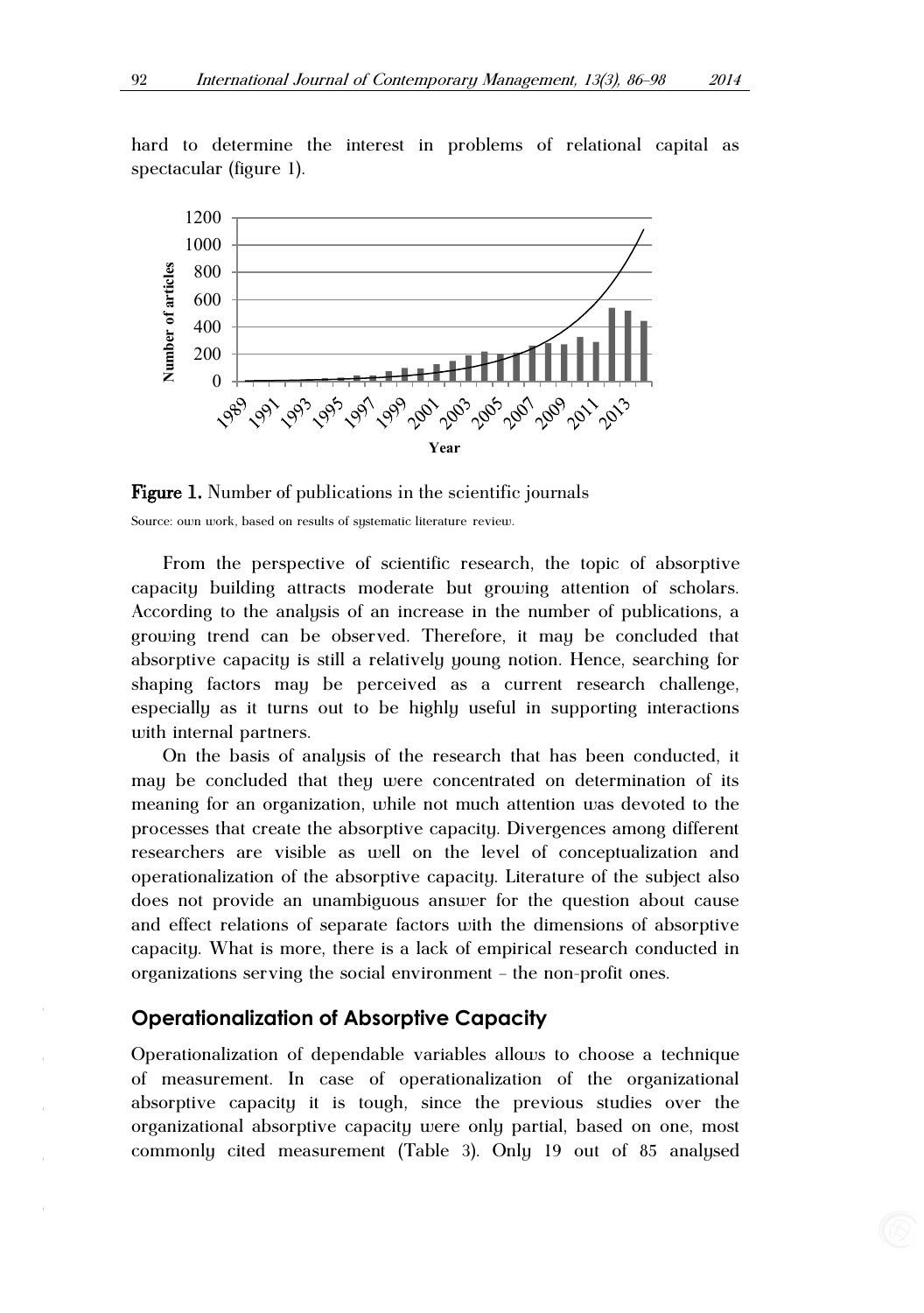authors made an attempt to operationalize the absorptive capacity, within the systematic literature review.

The absorptive capacity is not a homogeneous notion. Literature review provides a number of component processes, which condition the absorptive capacity. A list and names of the component processes of the absorptive capacity, were separated on the basis of literature review. The most commonly raised are: identification, assimilation, internalization and exploitation of new knowledge.

| The component        | Operationalization                                                                                                                                                                                                                                                                                                                                                                                                                      |  |  |
|----------------------|-----------------------------------------------------------------------------------------------------------------------------------------------------------------------------------------------------------------------------------------------------------------------------------------------------------------------------------------------------------------------------------------------------------------------------------------|--|--|
| process              |                                                                                                                                                                                                                                                                                                                                                                                                                                         |  |  |
| Identification       | the amount and frequency of exchange of information and<br>experiences with companies from the same branch<br>the amount and frequency of participation in research projects,<br>together with other organization from outside the branch<br>the amount and frequency of meeting with external experts operating<br>within the branch<br>an innovative system that encourages to apply the knowledge                                    |  |  |
| Assimilation         | obtained from the environment.<br>the amount and frequency of passing on the knowledge acquired<br>externally, among employees<br>access to Intranet, reports that codify the acquired knowledge<br>frequency of meeting of the employees, devoted to the exchange of<br>the acquired knowledge<br>jargon as a manner of communication                                                                                                  |  |  |
| Internationalization | participation of the employees in the continuing education<br>the frequency of applying the acquired knowledge in the<br>organizational operation<br>combining the existing knowledge with the knowledge obtained from<br>external sources<br>modification of the theoretical knowledge into the practical one                                                                                                                          |  |  |
| Application          | the amount and frequency of launching innovative services on the<br>market<br>the number of prizes in contests<br>the number of competition winners among the students<br>possession of quality certificates<br>the number of publications in branch magazines<br>employees' participation of the employees in theme conferences<br>the number of book publications by employees of the facility<br>the number of organized conferences |  |  |

Table 3. Operationalization of Absorptive Capacity

Sources: own work.

A variety of approaches towards operationalization and indicators of component processes of the absorptive capacity are observed. This fact arises from the differentiated scope, character and the field of actions of the researched organizations. Most often, the absorptive capacity is measured with a number of patents, the number of scientists employed full-time, research and development activities, the number of publications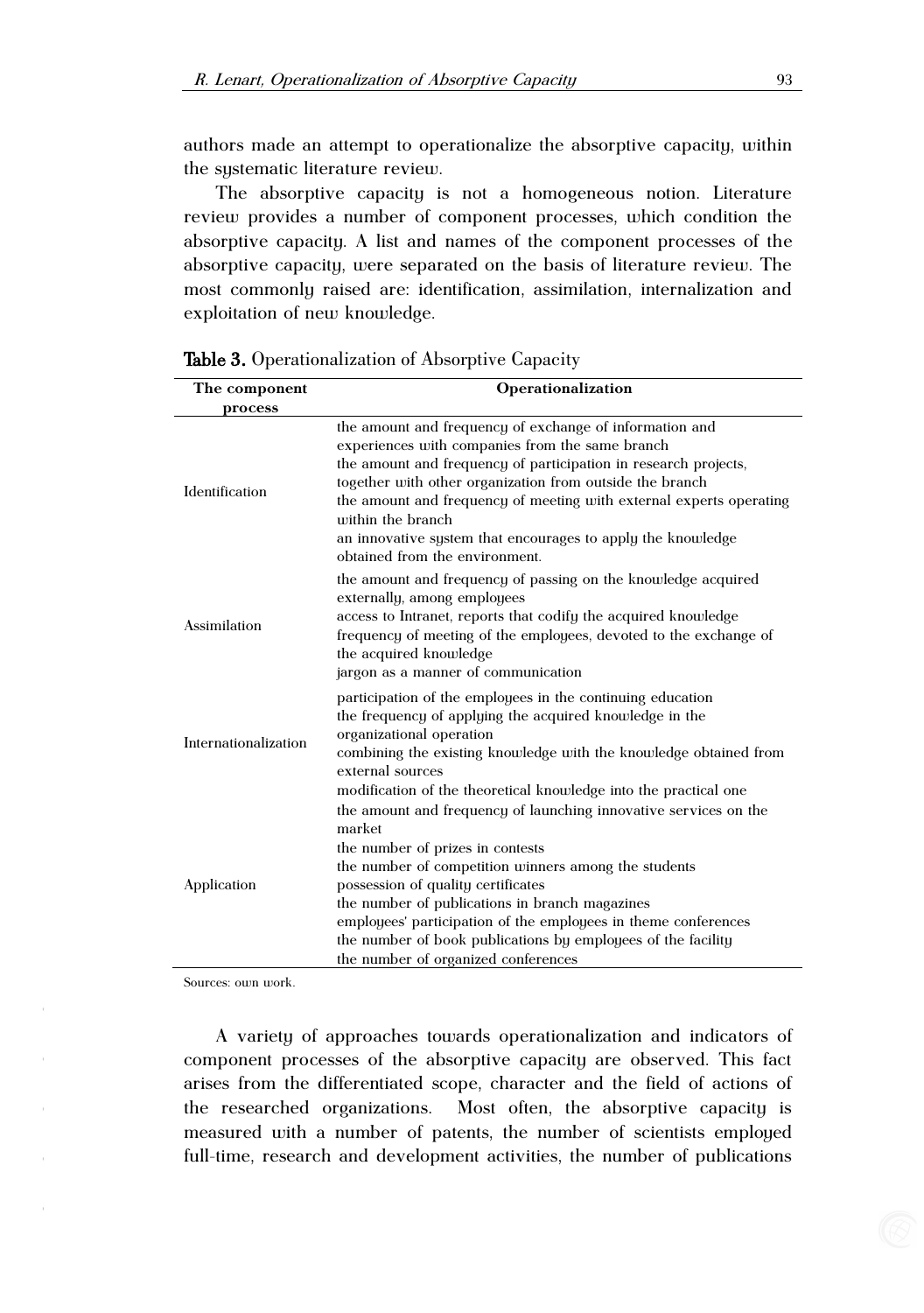and implemented new projects. However, not every organization has a R+D department, and the costs devoted to the research work are difficult to estimate. These measurements are fragmentary, and they do not fully reflect the dynamic possibilities of the absorption capacity of knowledge, and the processes of the knowledge flow (Zahra & George, 2002). Literature of the subject specifies the difficulty of direct measurement of the absorptive capacity of knowledge. It is also hard to measure the absorptive level of the organization. It constituted a difficulty in the attempt to reflect the category of the absorptive capacity in the set of definitions, principles and rules. Comparability of the empirical studies is limited as well. Cohen and Levinthal believe that it is hard to compare results of empirical studies - it is impossible because of the organization's specificity (Cohen & Levinthal, 1990). Research over the nature of absorptive capacity of knowledge, and features that limit it, is not only non-materiality of the absorptive capacity of knowledge, but also various terminology applied in reference to the dimensions. The performed analysis of contents within the scope of systematic literature review allows to select cognitive gaps, which are presented by authors of publications. It was found out that one of the reasons of discrepancies and lack of consensus of scientific environments is the non-material character of absorptive capacity, measurement difficulty and differentiation in recognition of the meaning scope in various context and condition of the organization's activity. The above mentioned conclusions bring consequences for further research. They point to a research gap, which further constitutes a premise for carrying on with studies related to conditionings of absorptive capacity, they determine the need to explain variety, which leads to improvement and efficacy and efficiency of an organization. This will also limit the possibility of standardization and assumption of a universal approach. These conditionings causes that the conceptual basis was simplified, and analysis of factors of the absorptive capacity was narrowed down not only to R+D departments. An intention here is to get familiar with the nature of absorptive capacity of knowledge and its conditionings, as well as identification of dimensions of the absorptive capacity of knowledge. Analysis of the previous studies of the absorptive capacity allows to form the following conclusions:

1. There is no agreement as to the components, and to an explicit answer for the cause and effect relationships between separate components of the organizational absorptive capacity. What is more, the literature describes no attempts of direct empirical measurements factors that influence the absorptive capacity of the organization. Hence, it is impossible to compare the results of research in the factors that develop the absorptive capacity of the organization (Lane et al., 2002) Furthermore, it may be noticed that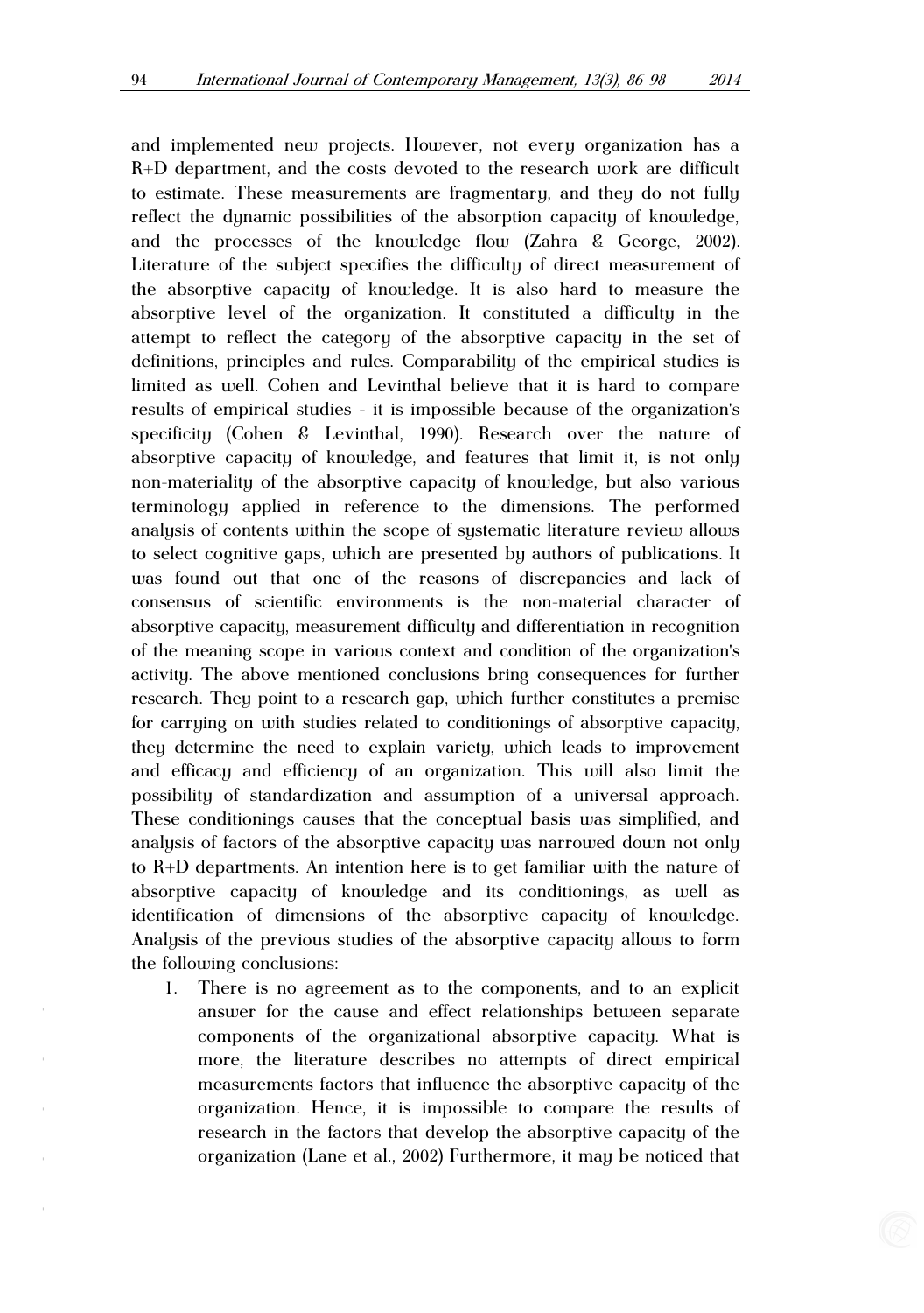determinants of the absorptive capacity were research only fragmentarily (Lane et al., 2002). The reason for such a state of affairs is believed to lay in the fact that the organizational absorptive capacity poses a notion that is hard to operationalize (Lane et al., 2002).

2. in empirical studies, dimensions of the absorptive capacity are grasped separately, there was no operationalization performed simultaneously for four dimensions. However, theoreticians suggests that the four dimensions of the absorptive capacity of knowledge need to be treated as "interconnected blocks" (Lane et al., 2006).

Taking into consideration the above mentioned statements, it was assumed that the absorptive capacity of knowledge should constitute an action that is planned and localized in the organizational strategy, and these actions ought to be focused on development of knowledge resources, determination of their new directions and scopes of applying them. What is more, attention was drawn to the fact that the absorptive capacity of knowledge increases its values on consideration of the vision of knowledge and complementation of its gaps.

## **DISCUSSION**

The absorptive capacity reflects the organization's potential towards recognition, acquisition, internalization and exploitation of knowledge coming from external sources. A crucial role in developing the absorptive capacity is played by knowledge. The new knowledge supports improvement of decisive processes and relationships among people in the organization, along with their relations with the environment. Thanks to knowledge, the organization acquires the ability to solve problems and survive in conditions of uncertainty. A foundation, where permanent competitive advantage and the organizational ability to learn grows, is posed by knowledge. Absorption of new knowledge from the environment poses a source for establishment of new values. They are transferred from the knowledge resources, which create the competitive potential of an organization, into the resource of knowledge applied on the strategic and operational level.

In the light of research, the absorptive capacity is a process focused on development of knowledge resources and determination of new directions and scopes of its application. This capacity depends on the level of knowledge held by an organization, and it is strictly connected with managerial structures and relationships among the employees. What is significant is that the absorptive capacity increases it value on consideration of the vision of knowledge and complementation of its gaps.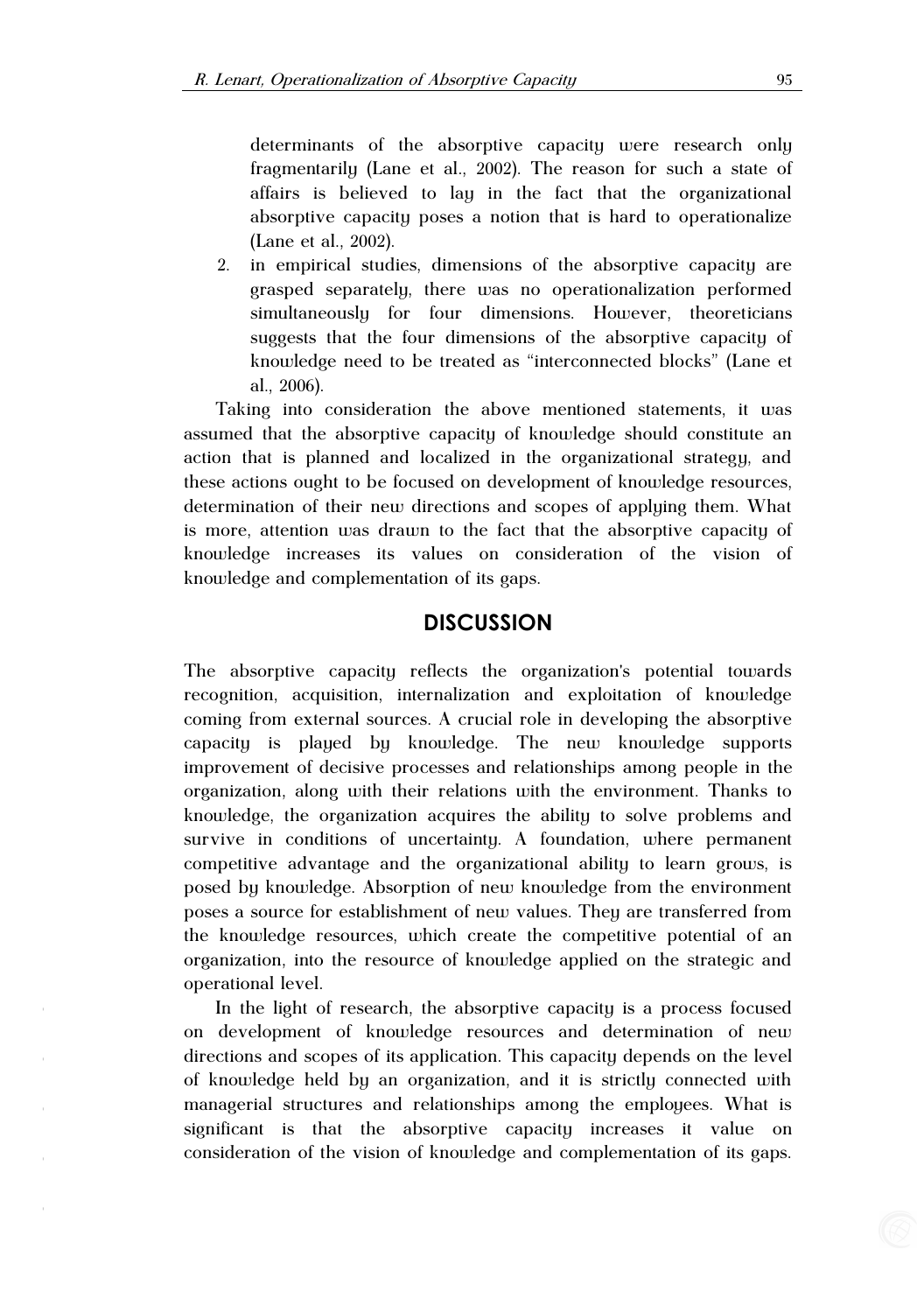Therefore, it is crucial to know the instruments for measuring the knowledge held by the organization.

The absorptive capacity of knowledge is a field of research that still demands inquiries, exploration - which is first of all connected with identification of component processes of absorptive knowledge. Discrepancies among the scholars are visible on the operationalization of separate dimensions of the organization's absorptive capacity. Literature describes no attempts of direct empirical measurement of component processes of the organizational absorptive capacity. The current state of knowledge requires to specify and clarify this notion. There is neither common definition nor the number of dimensions worked out, and the research results are differentiated. The majority of the studies refer to results obtained by W.M. Cohen and D.A. Levinthal. Some research from the scope of absorptive ability, ignored the experience of its predecessors (Lane et al., 2006).

## **CONCLUSIONS**

The absorptive capacity is still an area of research, which needs further exploration. Despite the fact that it is an important aspect of an organization development, so far it is relatively weakly described and researched. There is a large deficit in empirical studies related to identification of factors that shape absorptive capacity in the education sector. A methodology gap identified during the systematic literature review, proven in lack of homogeneous tools for shaping the absorptive capacity in the sector of education. As a result of a systematic review of literature, pilot and right empirical research – the following factors of absorptive capacity have been distinguished: base knowledge, worker's abilities, interactions with surroundings and educational projects.

The conducted empirical research creates a possibility for further studies on the absorptive capacity. An interesting direction of the further research is an identification of factors of the absorptive capacity other than those included in literature of the subject. It is suggested to conduct further research also in educational institutions. Here, knowledge is of great significance. However, conditions of the absorptive capacity are different from those present in the innovative and specialized organizations. It is proved by the fact that the base knowledge is a factor of little significance. Therefore, the absorptive capacity and its conditions are both fields that were still not researched. The necessity to pay attention to this area comes from a belief that the absorptive capacity causes innovation and organization learning.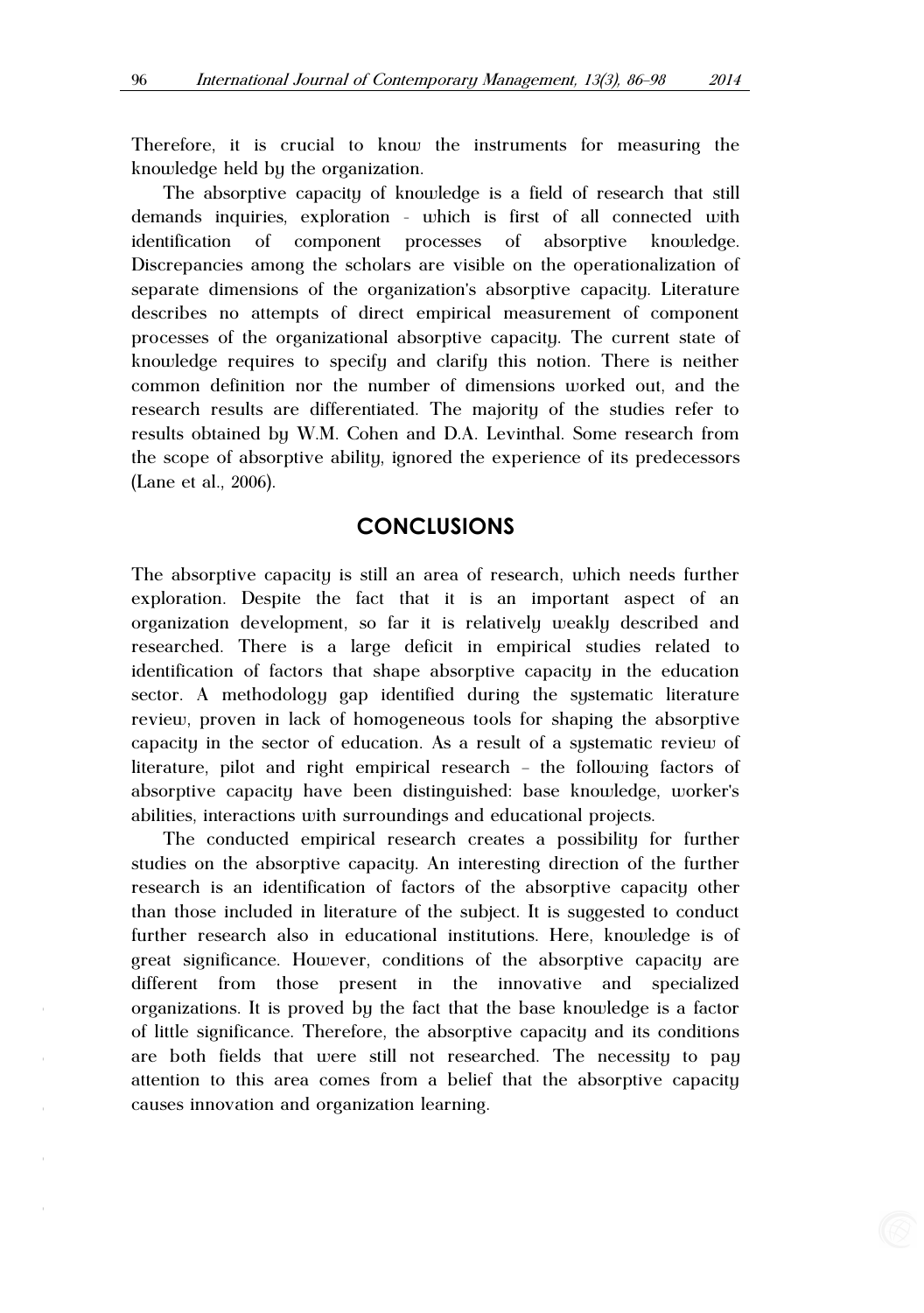## **REFERENCES**

- Cohen, W.M., & Levinthal, D.A. (1990). Absorptive Capacity: A New Perspective on Learning and Innovation. Administrative Science Quarterly, 35.
- Cohen, W.M., & Levinthal, D.A. (1989). Innovation and Learning: The Two Faces of R&D. The Economic Journal, 99.
- Czakon, W. (2008). Istota i przejawy kompetencji relacyjnej. Prace Naukowe Uniwersytetu Ekonomicznego we Wrocławiu 2008, 20.
- Czakon, W. (2011). Metodyka systematycznego przegladu literatury. Przeglad Organizacji, 3.
- Daghfous, A. (2004). Absorptive Capacity and the Implementation of Knowledge Intensive Best Practices. SAM Advanced Management Journal, 69 (2).
- Deeds, D.L. (2001). The role of R&D intensity, technical development and absorptive capacity in creating entrepreneurial wealth in high technology start-ups. Journal of Engineering and Technology Management, 18(1).
- Helfat, C.E. (1997). Know-How and Asset Complementarity and Dynamic Capability Accumulation: The Case of R&D. Strategic Management Journal, 18, 5.
- Jimenez-Barrionuevo, M.M., Morales, V.J., & Molina, L.M. (2010). Validation of an instrument to measure absorptive capacity. Technovation, 31.
- Jones, O., & Craven, M. (2001). Expanding capabilities in a mature manufacturing firm: Absorptive capacity and the TCS. International Small Business Journal, 19(3).
- Lane, P.J. (1998). Lubatkin M., Relative absorptive capacity and interorganizational learning. Strategic Management Journal, 19 (5).
- Nelson, R.R., & Winter, S.G. (2009). The Evolutionary Theory of Economic Change. The Balknap Press of Harvard University Press: Cambridge, Massachusetts, London.
- Rokita, J. (2009). Dynamika zarządzania organizacjami. Katowice: Wydawnictwo Akademii Ekonomicznej w Katowicach.
- Rokita, J. (2007). Zarządzanie strategiczne tworzenie i utrzymywanie przewagi konkurencyjnej. Warszawa: PWE.
- Schmidt, T. (2005). Absorptive Capacity One Size Fits All? A Firm-level Analysis of Absorptive Capacity for Different Kinds of Knowledge. *ZEW Discussion Paper*, 05-72.
- Van den Bosch, F.A.J., Van Wijk, R., & de Boer, M. (1999). Coevolution of firm absorptive capacity and knowledge environment: organizational forms and combinative capabilities. Organization Science, 10, 5.
- Winter S. (2000). The satisficing principle in capability learning. Strategic Management Journal, 21.
- Zahra S. A. (2002). George G. Absorptive Capacity: A Review, Reconceptualization, and Extension. Academy of Management Review, 27.

# **OPERACJONALIZACJA ZDOLNOŚCI ABSORPCYJNEJ**

#### **Abstrakt**

**Tło badań**. Zdolność absorpcyjna definiowana jest jako identyfikowanie, asymilowanie i wykorzystywanie wiedzy do celów komercyjnych. Jest uważana za ważny czynnik innowacyjności oraz budowania przewagi konkurencyjnej organizacji. Zdolność absorpcyjna umożliwia także wykorzystywać wartości z pozyskanej wiedzy z otoczenia.